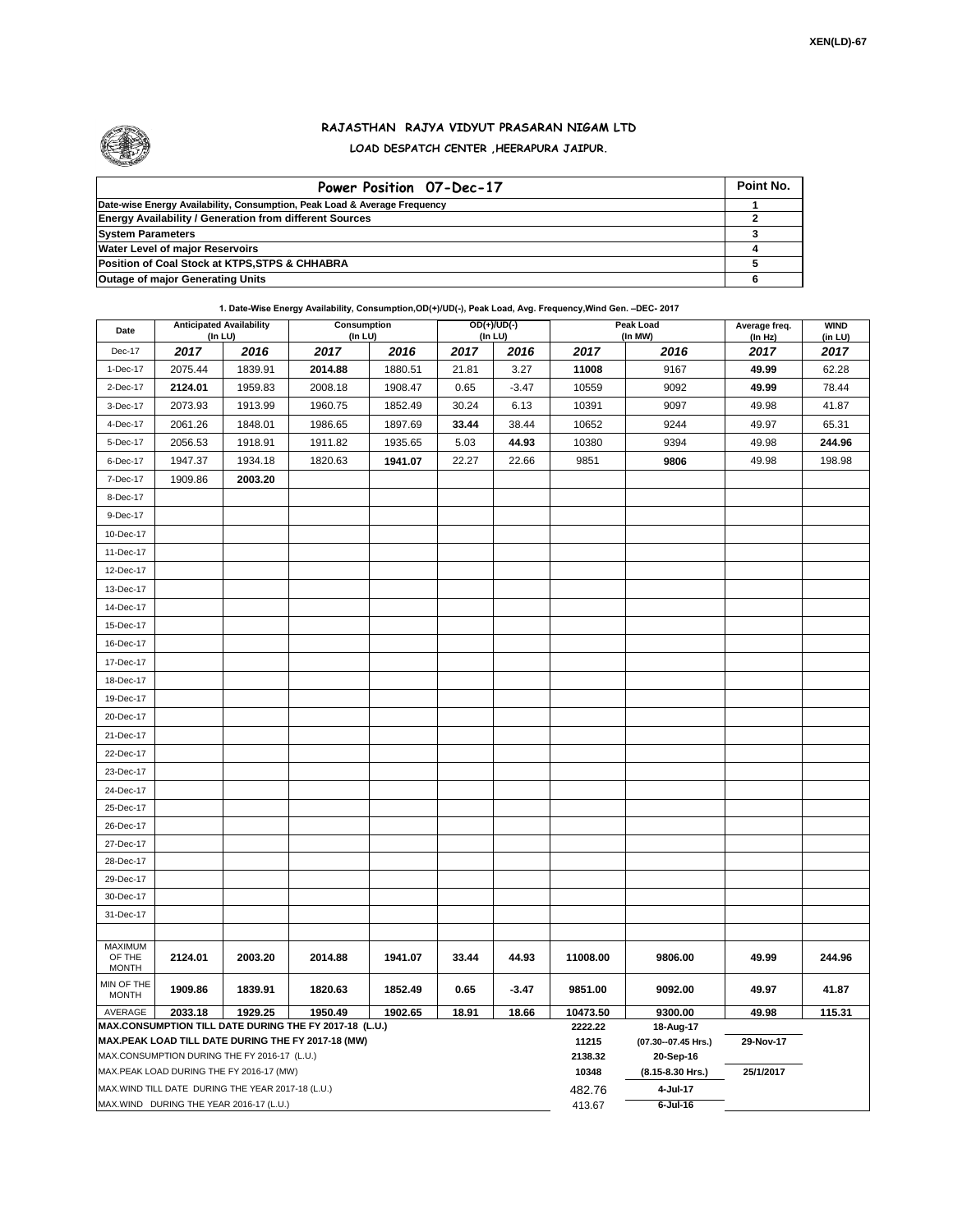## **2.Anticipated Availability/Generation From Different Sources**

| (In LU)        |                                                                          |                 |                    |                  |  |  |  |  |  |
|----------------|--------------------------------------------------------------------------|-----------------|--------------------|------------------|--|--|--|--|--|
| S.No.          | Sources Available to Rajasthan / Installed                               | Prior           | Prior              | Actual           |  |  |  |  |  |
|                | Capacity as on 30.09.2016                                                | assessment of I | assessment of      | Energy           |  |  |  |  |  |
|                | (In MW)                                                                  | Avail. For next | Avail.             | Received         |  |  |  |  |  |
|                |                                                                          | Dav             |                    |                  |  |  |  |  |  |
| 1              | KTPS (1240/1240)                                                         | 227.00          | 6-Dec-17<br>226.00 | 191.71           |  |  |  |  |  |
| $\overline{2}$ | STPS (1500/1500)                                                         | 162.00          | 162.00             | 136.63           |  |  |  |  |  |
| 3              | DHOLPUR GAS CCPP (330/330)                                               | 0.00            | 0.00               | 27.06            |  |  |  |  |  |
| 4              | RAMGARH (273.5/273.5)                                                    | 46.00           | 46.00              | 43.31            |  |  |  |  |  |
| 5              | RAPP-A(200/200)                                                          | 42.00           | 42.00              | 43.40            |  |  |  |  |  |
| 6              | MAHI (140/140)                                                           | 0.00            | 0.00               | 10.19            |  |  |  |  |  |
| 7<br>8         | CHAMBAL (RPS+JS) (135.5/271)<br>GIRAL LIGNITE (250/250)                  | 38.62<br>0.00   | 38.62<br>0.00      | 40.51<br>0.00    |  |  |  |  |  |
| 9              | CHHABRA TPS 1000/1000)                                                   | 221.00          | 216.00             | 194.02           |  |  |  |  |  |
| 10             | ADANI (TPS) + KALISINDH (TPS)                                            | 131.50          | 112.00             | 108.46           |  |  |  |  |  |
|                | (1200+1200/1320+1200)                                                    |                 |                    |                  |  |  |  |  |  |
| 11             | WIND FARM (3980.40/4119.15)                                              | 60.50           | 200.00             | 198.98           |  |  |  |  |  |
| 12             | SOLAR POWER(737.70/1295.70)                                              | 0.00            | 0.00               | 0.00             |  |  |  |  |  |
| 13<br>14       | CAPTIVE POWER PLANTS<br>REGIONAL (INTRA STATE) O.A. (VLTPS)              | 0.00<br>0.00    | 0.00<br>0.00       | 0.00<br>0.00     |  |  |  |  |  |
| 15             | <b>OPEN ACCESS</b>                                                       | $-25.40$        | 3.63               | 3.35             |  |  |  |  |  |
| 16             | BIOMASS - (101.95/119.25)                                                | 5.00            | 5.00               | 4.66             |  |  |  |  |  |
| 17             | BARSINGHSAR LTPS(250/250)                                                | 53.00           | 53.00              | 52.59            |  |  |  |  |  |
| 18             | RAJWEST (1080/1080)                                                      | 201.00          | 201.00             | 140.52           |  |  |  |  |  |
|                | <b>TOTAL (A): 1-18</b>                                                   | 1162.22         | 1305.25            | 1195.39          |  |  |  |  |  |
| 19             | <b>BBMB COMPLEX</b>                                                      |                 |                    |                  |  |  |  |  |  |
|                | a) BHAKRA(230.79/1516.3)<br>b) DEHAR (198/990)                           | 26.74<br>7.24   | 27.50<br>7.24      | 27.08<br>6.84    |  |  |  |  |  |
|                | c) PONG (231.66/396)                                                     | 32.91           | 34.14              | 33.19            |  |  |  |  |  |
|                | TOTAL: a TO c                                                            | 66.89           | 68.88              | 67.11            |  |  |  |  |  |
| 20             | <b>CENTRAL STATIONS</b>                                                  |                 |                    |                  |  |  |  |  |  |
|                | d) SINGRAULI (300/2000)                                                  | 59.55           | 63.31              | 43.84            |  |  |  |  |  |
|                | e) RIHAND<br>(310.24/3000)                                               | 130.53          | 106.49             | 106.49           |  |  |  |  |  |
|                | f) UNCHAHAR-I(20/420)                                                    | 9.07            | 5.31               | 3.03             |  |  |  |  |  |
|                | g) UNCHAHAR-II& III(61/630)<br>h) INDIRA GANDHI STPS(JHAJHAR) 0.00/1500) | 18.94<br>0.00   | 13.53<br>0.00      | 7.34<br>0.00     |  |  |  |  |  |
|                | i) NCTPS DADRI St-II (43.22/980) + DADRI-TH                              | 17.36           | 14.53              | 9.53             |  |  |  |  |  |
|                | j) DADRI GAS (77/830)                                                    | 7.85            | 6.94               | 12.89            |  |  |  |  |  |
|                | (83.07/419)<br>k) ANTA                                                   | 0.00            | 0.00               | 0.00             |  |  |  |  |  |
|                | I) AURAIYA<br>(61.03/663)                                                | 0.00            | 0.00               | 0.00             |  |  |  |  |  |
|                | m) NAPP<br>(44/440)<br>n) RAPP-B                                         | 9.89<br>34.44   | 9.90<br>34.44      | 9.90<br>34.44    |  |  |  |  |  |
|                | (125/440)<br>o) RAPP-C<br>(88/440)                                       | 19.62           | 19.62              | 19.62            |  |  |  |  |  |
|                | p) SALAL<br>(20.36/690)                                                  | 0.82            | 0.82               | 0.68             |  |  |  |  |  |
|                | q) URI<br>(70.37/720)                                                    | 2.99            | 3.00               | 2.95             |  |  |  |  |  |
|                | r) TANAKPUR (10.86/94)                                                   | 0.80            | 0.81               | 0.81             |  |  |  |  |  |
|                | s) CHAMERA - (105.84/540)                                                | 2.94            | 2.94               | 2.94             |  |  |  |  |  |
|                | t) CHAMERA-II (29.01/300)                                                | 1.04            | 1.28               | 1.28             |  |  |  |  |  |
|                | u) CHAMERA-III (25.21/231)<br>v) DHAULIGANGA (27/280)                    | 0.76<br>1.15    | 0.88<br>1.15       | 0.88<br>1.15     |  |  |  |  |  |
|                | w) DULHASTI (42.42/390)                                                  | 3.16            | 3.26               | 3.26             |  |  |  |  |  |
|                | x) SEWA (13/120)                                                         | 0.26            | 0.26               | 0.26             |  |  |  |  |  |
|                | y) NJPC (112.00/1500)+RAMPUR(31.808/412.02)                              | 7.03            | 7.04               | 7.51             |  |  |  |  |  |
|                | z) TEHRI (75/1000)                                                       | 4.87            | 3.97               | 4.01             |  |  |  |  |  |
|                | aa) KOTESHWR (33.44/400) + PARBATI3 (56.73/520)                          | 5.01            | 4.98               | 4.90             |  |  |  |  |  |
|                | ab) TALA                                                                 | 0.56            | 0.56               | 0.56             |  |  |  |  |  |
|                | ac) MUNDRA UMPP (380/4000)<br>ad) SASAN (372/3960)                       | 58.48<br>84.53  | 53.34<br>65.09     | 47.72<br>61.84   |  |  |  |  |  |
|                | ae) FRKKA+KHLGN+TLCHR (70.18/3940)                                       | 22.23           | 21.49              | 16.74            |  |  |  |  |  |
|                | af) URS POWER(DADRITH-I)                                                 | 0.00            | 0.00               | 0.00             |  |  |  |  |  |
|                | TOTAL SCHEDULE(a TO af)                                                  | 570.74          | 513.82             | 471.69           |  |  |  |  |  |
|                | LOSSES                                                                   | $-35.51$        | $-32.01$           | $-29.41$         |  |  |  |  |  |
|                | NET SCHEDULED                                                            | 535.23          | 481.81             | 442.28           |  |  |  |  |  |
| 21             | BILATERAL (REG.) EXCL. BANKING                                           | 4.42            | 4.30               | 4.30             |  |  |  |  |  |
| 22<br>23       | BANKING<br>BILATERAL(INTER-REG.). EXCLUDING (ISOA &                      | 18.50<br>139.45 | 18.50<br>125.42    | 18.50<br>143.82  |  |  |  |  |  |
|                | BANKING)                                                                 |                 |                    |                  |  |  |  |  |  |
| 24             | INTER STATE OPEN ACCESS (BILATERAL+IEX)                                  | 25.40           | $-3.63$            | $-3.35$          |  |  |  |  |  |
|                |                                                                          |                 |                    |                  |  |  |  |  |  |
| 25             | <b>INDIAN ENERGY EXCHANGE</b>                                            | 24.64           | $-2.68$            | $-2.68$          |  |  |  |  |  |
|                | <b>TOTAL(B): (19 TO 25)</b>                                              | 747.64          | 642.12             | 602.88           |  |  |  |  |  |
|                | TOTAL GENERATION (A +B) : 1 TO 25<br>OVER DRAWAL (+)/UNDER DRAWAL (-)    |                 |                    | 1798.27<br>22.37 |  |  |  |  |  |
|                | <b>GRAND TOTAL</b>                                                       | 1909.86         | 1947.37            | 1820.64          |  |  |  |  |  |
|                | <b>LAST YEAR</b>                                                         | 2003.20         | 1934.18            | 1941.07          |  |  |  |  |  |
|                |                                                                          |                 |                    |                  |  |  |  |  |  |